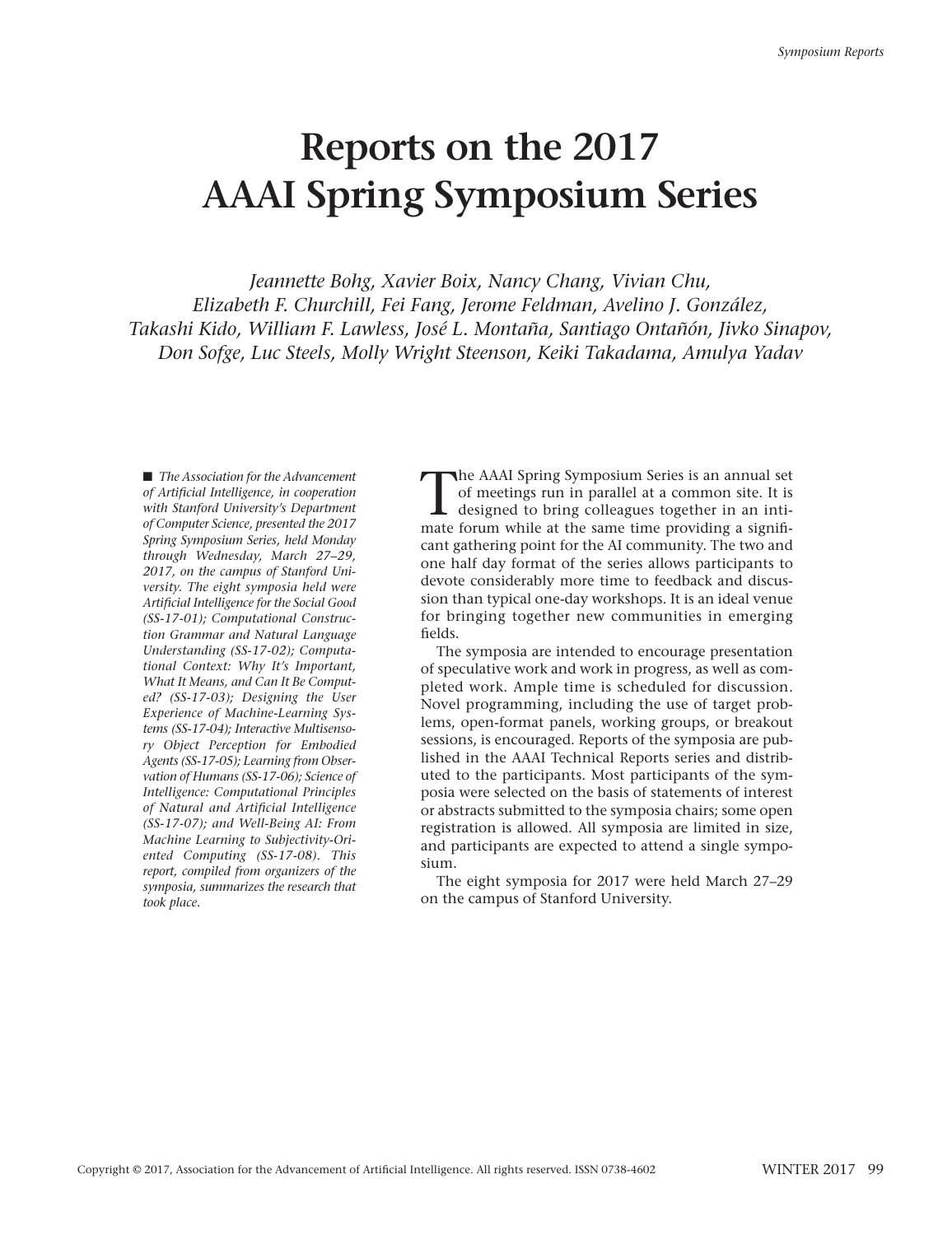## Artificial Intelligence for the Social Good

A rise in real-world applications of AI has stimulated significant interest from the public, media, and policy makers. Along with this increasing attention has come a media-fueled concern about purported negative consequences of AI, which often overlooks the societal benefits that AI is delivering and can deliver in the near future. To address these concerns, the symposium on Artificial Intelligence for the Social Good (AISOC-17) highlighted the benefits that AI can bring to society right now. It brought together AI researchers and researchers, practitioners, experts, and policy makers from a wide variety of domains.

The first focus of the symposium was to showcase research work on AI for social good, including work that was motivated by real-world problems in varied domains such as health care, social welfare, urban planning, and computational sustainability. The papers cover many different application domains with significant societal impacts. For example, under the theme of health care, an AI-based system for sanitizing large-scale medical records was discussed; a wandering detection system for Alzheimer suffering patients was presented. Under the topic of social welfare, algorithms for raising awareness about HIV among homeless youth were presented and their realworld deployment discussed; an algorithm for allocating police patrols to prevent crime in cities was shown. For urban planning, algorithms for smart city planning using crowd judgment analysis were presented; techniques for optimal detection of faulty traffic sensors used in route planning were presented. In the field of computational sustainability, techniques for learning the evolution of climate change were presented; animal population censusing techniques using crowdsourcing were discussed; machinelearning algorithms for predicting future poaching attacks from past poaching data in Uganda wildlife parks was illustrated.

The symposium also included two invited talks. A talk given by Carla Gomes (Cornell University) and Henry Kautz (University of Rochester) focused on AI for sustainability and public health. Another talk by Eric Rice (USC School of Social Work) and Sharad Goel (Stanford University) focused on AI for the social sciences.

The second focus of the symposium was to frame the area of AI for social good. With several discussion sessions, the symposium participants concluded that AI for social good is a burgeoning multidisciplinary research field with lots of potential for crosscutting collaboration among researchers in computer science, psychology, social work, criminology, and ecology. In this research area, the focus is on use-inspired research, on solving problems that really matter in the real world. Primarily, the focus is on uplifting fundamental human rights and values, and to focus on entities and domains that could benefit from the introduction of AI-based systems. It is also important to remember that having a very sharp distinction of AI for social good research is not always feasible, and often unnecessary. While there has been significant progress, there still exist many major challenges facing the design of effective AI-based approaches to deal with the difficulties in real-world domains. One of the challenges is interpretability since most algorithms for AI for social good problems need to be used by human end users. Second, the lack of access to valuable data that could be crucial to the development of appropriate algorithms is yet another challenge. Third, the data that we get from the real world is often noisy and biased. Fourth, the validation of AI algorithms in the real world is a big challenge. While it is relatively easy to validate algorithms in computer simulations, the process of moving this validation to the real world is not well known. Finally, it is important that algorithms developed in AI for social good often act as a decision support system for human end users, instead of completely replacing them.

The Artificial Intelligence for the Social Good symposium was organized by Eric Horvitz, Barbara Grosz, Amy Greenwald, David Parkes, Carla Gomes, Stephen Smith, Gregory Hager, Ann W. Drobnis, Nicole Sintov, Milind Tambe, Amulya Yadav (cochair), Fei Fang (cochair), and Bryan Wilder. This report was written by Amulya Yadav and Fei Fang. The papers presented at the symposium were published as AAAI Technical Report SS-17-01 in the AAAI Digital Library and included in *The 2017 AAAI Spring Symposium Series: Technical Reports SS-17-01 – SS-16-08* compilation.

## Computational Construction Grammar and Natural Language Understanding

Construction-based approaches to grammar take the basic unit of language to be a pairing of form and meaning, called a *construction.* Constructions cut across traditional linguistic boundaries, allowing the tight integration of morphosyntactic, semantic, and pragmatic information while ranging widely in size (from lexical items to multiunit expressions) and generality (from fixed idioms to productive grammatical patterns). This theoretical framework flexibly accommodates phenomena and constraints from a variety of perspectives, notably including observations about human language processing and learning from cognitive linguistics and psycholinguistics.

The aforementioned characteristics offer much promise for natural language applications, especially those that rely on deeper understanding of semantic relations, situational grounding, and pragmatic inference — in short, the integration of cues related to other aspects of intelligence. Despite this potential,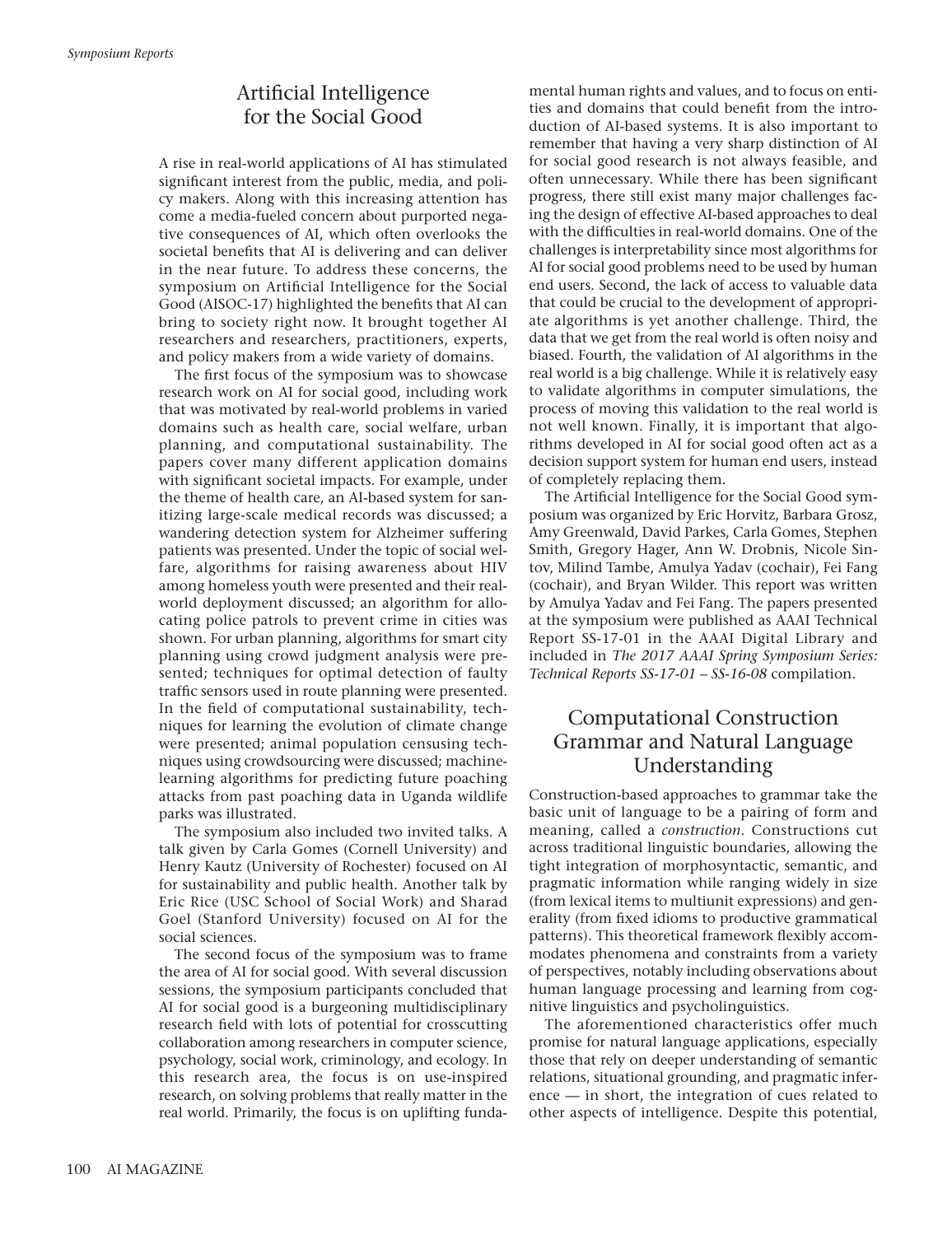the impact of construction-based approaches in the AI and computational linguistic communities has been limited thus far by three main factors: computational formalisms, linguistic resources, and research community.

Despite an active international community dedicated to construction grammars, research has been primarily linguistic in orientation and not designed to support computational implementation. In particular, formalizing structures and models that capture aspects of meaning and context raises many thorny challenges that go beyond those involved in syntactic parsing.

In addition, linguistic resources have been limited. Road-coverage constructional inventories and largescale annotated corpora (analogous to grammars and treebanks) designed with a constructional viewpoint have not been widely available.

Finally, while a handful of teams have long pursued computational construction grammars, a broader interdisciplinary research community has yet to be established.

The last few years, however, have seen a growing number of constructionally inspired computational formalisms and implementations, along with multiple efforts to build larger-scale construction-based resources. This AAAI symposium was designed to nurture this emergent community of computational construction grammar and foster deeper connections with the broader allied fields of AI.

To that end, the first two days of the meeting were designed to showcase advances on various fronts while allowing ample time for richer discussion and practical demonstrations. Invited speakers focusing on linguistic issues included Adele Goldberg (Princeton University) on the foundations of construction grammar, William Croft (University of New Mexico) on event structure, and Hans Boas (University of Texas at Austin) on the development of construction inventories. Other linguistically oriented talks highlighted progress in the closely related field of frame semantics, with reports on FrameNet efforts for English, German, Brazilian Portuguese, and Swedish, as well as the creation and use of data resources specializing in, for example, prepositional semantics and causal relations.

Computationally oriented sessions featured a smorgasbord of implemented systems and formalisms varying in motivations and areas of emphasis (embodied construction grammar, fluid construction grammar, dynamic construction grammar, and template construction grammar, construction-based treeadjoining grammar). These disparate systems also demonstrated the breadth of issues and applications that have been explored in a constructional context, tackling aspects of language processing, language learning, scalable language understanding systems, and the modeling of distributional regularities. Additional sessions drew connections between construction-based approaches and related fields, including talks featuring cognitive architectures and autonomous robotic systems and a panel on neurolinguistics organized by Michael Arbib (University of Southern California). Points of connection with more established natural language processing approaches were also explored, with James Allen (University of Rochester) suggesting more interaction with largescale natural language understanding systems that could be viewed through a constructional lens.

The final morning shifted the focus to the future. A session organized by Nancy Chang (Google) and Tiago Torrent (Federal University of Juiz de Fora) addressed the development of more meaningful benchmarks for construction grammar and natural language understanding. Panel discussions were devoted to surveying candidate language phenomena to include in a community benchmark; metrics suitable for evaluating progress in construction-based understanding; natural language applications capturing relevant phenomena; and the feasibility of developing standards for semantic and construction annotation.

These topics spurred lively discussion and debate on the promise and the pitfalls of seeking measurable benchmarks. Participants differed, for example, in their commitment to modeling human cognition versus building practical applications; as well as in their interest in evaluating intermediate representations versus end-to-end results. Examples of shared tasks and benchmarks successfully driving progress in other areas of AI were balanced against cautionary tales of the unintended effects of prematurely emphasizing quantitative metrics over qualitative markers of progress. While these issues remain far from resolved, participants were in consensus on the value of continued fruitful dialogue in future iterations of the symposium, with the hope of reaching a wider community of researchers in AI, cognitive science, and computational linguistics.

The Computational Construction Grammar and Natural Language Understanding symposium was organized by Luc Steels and Jerome Feldman along with the program committee of Katrien Beuls, Nancy Chang, and Adele Goldberg. This report was written by Luc Steels, Jerome Feldman, and Nancy Chang. The papers presented at the symposium were published as AAAI Technical Report SS-17-02 in the AAAI Digital Library and included in *The 2017 AAAI Spring Symposium Series: Technical Reports SS-17-01 – SS-16-08* compilation.

## Computational Context: Why It's Important, What It Means, and Can It Be Computed?

Logic is context free. But context may explain human perceptions, thinking, and behavior. Context can be clear, uncertain, or illusory. Based on presentations at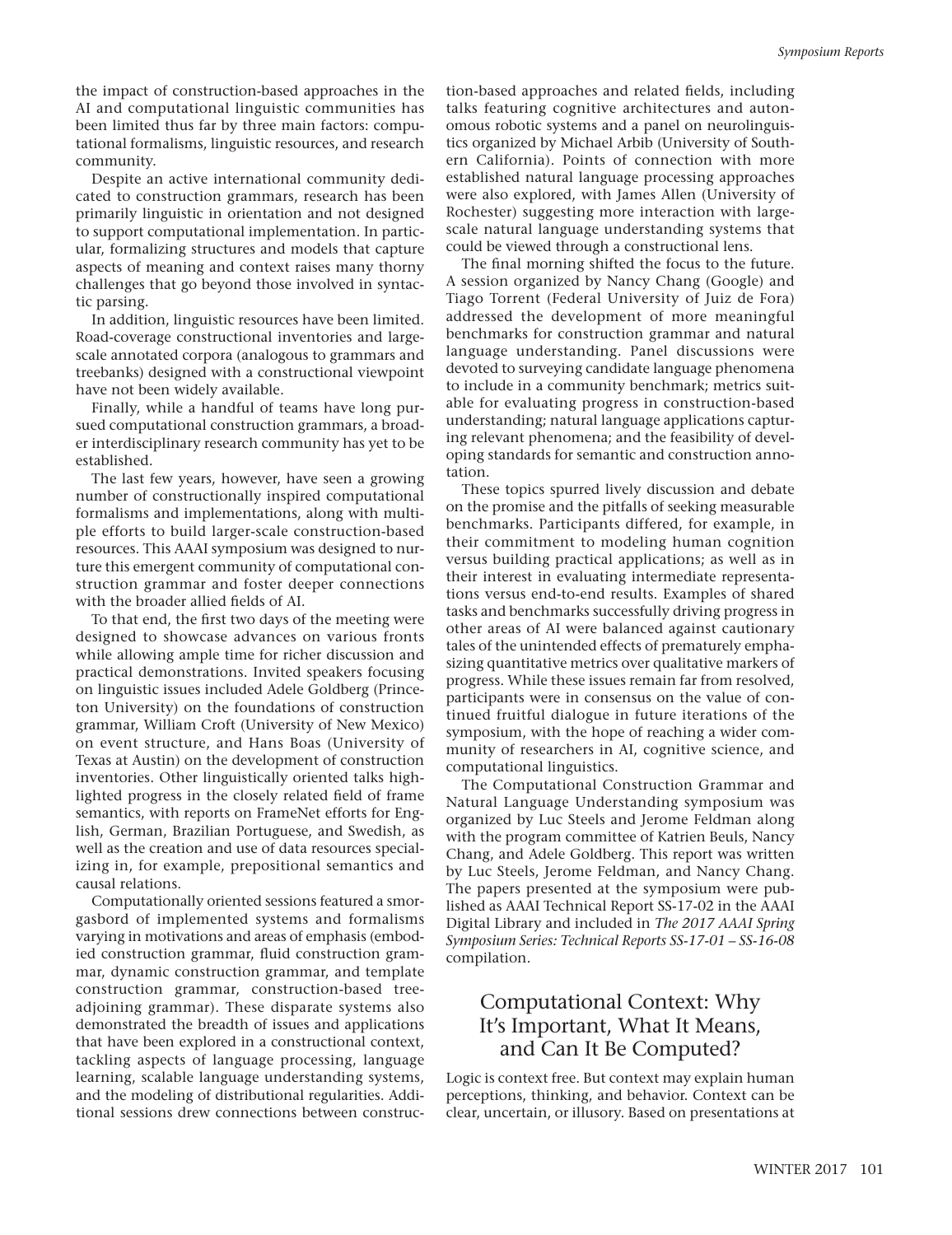the symposium on computational context, context is clear when a narrative sufficiently coheres to produce meaning. Military rules of engagement demand clear contexts. Autonomous systems must operate in unambiguous contexts. Clear context for a team is how the team should be structured to perform a mission. Central governance can impose a clear context; however, imposition reduces innovation.

Uncertain contexts can derive from the computational complexity created by multiagent systems; confirmation bias from recommender systems increases uncertainty; and deception, anomalies, and privacy can make context uncertain, as can the interdependence between two complementary states. However, computational assistants can help to reduce uncertainty. Autonomous systems can manage uncertainty, but autonomous systems can also fail. Autonomous systems may manage physically complex contexts better than humans, until humans are introduced. Perturbations against a team may help to clarify context; for example, a competition between teams. But modeling perturbations, especially between multiple autonomous hybrid humanmachine-robot systems, is a challenge.

Proactive decision systems are context dependent. However, context may also be an illusion. For example, humans misjudge Edward Adelson's checkerboard illusion, but photometers do not; and prey often overconsume resources without the predators that help to make an environment sustainable. Carlo Rovelli, a physicist, wrote "reality is not as it appears." In 1944, supporting Albert Einstein's theory of relativity, a *New York Times* editorial declared that the physical world was "largely illusory." After searching numerous behavioral and social data sets (for example, polls) for context, Ehtibar Dzhafarov and colleagues found no "evidence for contextuality." These conclusions support Jacob Bekenstein's claim that the holographic principle suggests human awareness of three-dimensional reality is really a two-dimensional illusion.

Whatever the context, individuals act differently whether alone or in a team. Can the computation of context enable AI to adapt to uncertain situations, to change across contexts, and to adapt to contexts with hybrid human-machine-robot teams? The Department of Defense needs hybrid teams to automatically have "a common perception of the surrounding world and able to place it into context." But does it matter whether we understand how deep machine learning solves problems for autonomous cars as long as these cars safely transport humans? Even if the context cannot be specified, if an AI program improves performance, does it matter whether context can be predetermined to be clear, uncertain, or illusory? Integrating systems to work together for autonomous agents and hybrid teams presents computational challenges, but from what we have learned at our symposium, addressing and solving these challenges with theory and in the field will advance the science of computing context for autonomy and autonomous teams.

The Computational Context symposium had 35 attendees, including 8 invited speakers, 12 regular speakers, and 4 impromptu speakers.

The Computational Context: Why It's Important, What It Means, and Can It Be Computed? symposium was organized by Ranjeev Mittu, W. F. Lawless, Don Sofge, and David Aha. This report was written by W. F. Lawless and Don Sofge. The papers presented at the symposium were published as AAAI Technical Report SS-17-03 in the AAAI Digital Library and included in *The 2017 AAAI Spring Symposium Series: Technical Reports SS-17-01 – SS-16-08* compilation.

### Designing the User Experience of Machine-Learning Systems

Machine learning is just one subarea of the broader artificial intelligence toolkit, but it is the one that has caught much public imagination of late. This symposium brought together a multifaceted group to explore what machine learning means for user experience: what challenges do we face in creating desirable, useful, usable, and reliable user experiences that incorporate machine-learning techniques? We invited participants to consider issues that lie at the intersection of machine learning and user experience. Questions included how to face the challenges of machine learning, such as what application and domain-specific challenges exist for experts who work with machine learning and predictive modeling? and observations from those who study the effects of such systems and services on people and their practices, and, ultimately, on social structures.

The symposium participants were as diverse as the topics we covered, hailing from industry and academe, from social and technical sciences, and from design. Attendees hailed from artificial intelligence's many subfields to engineering; computer science; HCI; interaction, UX, and product design; and sociology and anthropology. Participants were at different career stages and in a range of roles and levels in their various organizations.

The first day centered on paper presentations and discussion, the second day on participatory activities: a workshop exploring assumptions, fears, and hopes for machine learning, a panel with industry experts from Nissan, Ford, and Renault on autonomous vehicles, and a demonstration session that allowed participants to gain hands-on experience with some of the systems discussed in presentations. The third half-day was a session for discussion, reflection, and planning for next steps.

Papers presented addressed the impact of machine learning on a range of topics from the philosophical to the critical to the practical, and included new methods from the intersection of technology and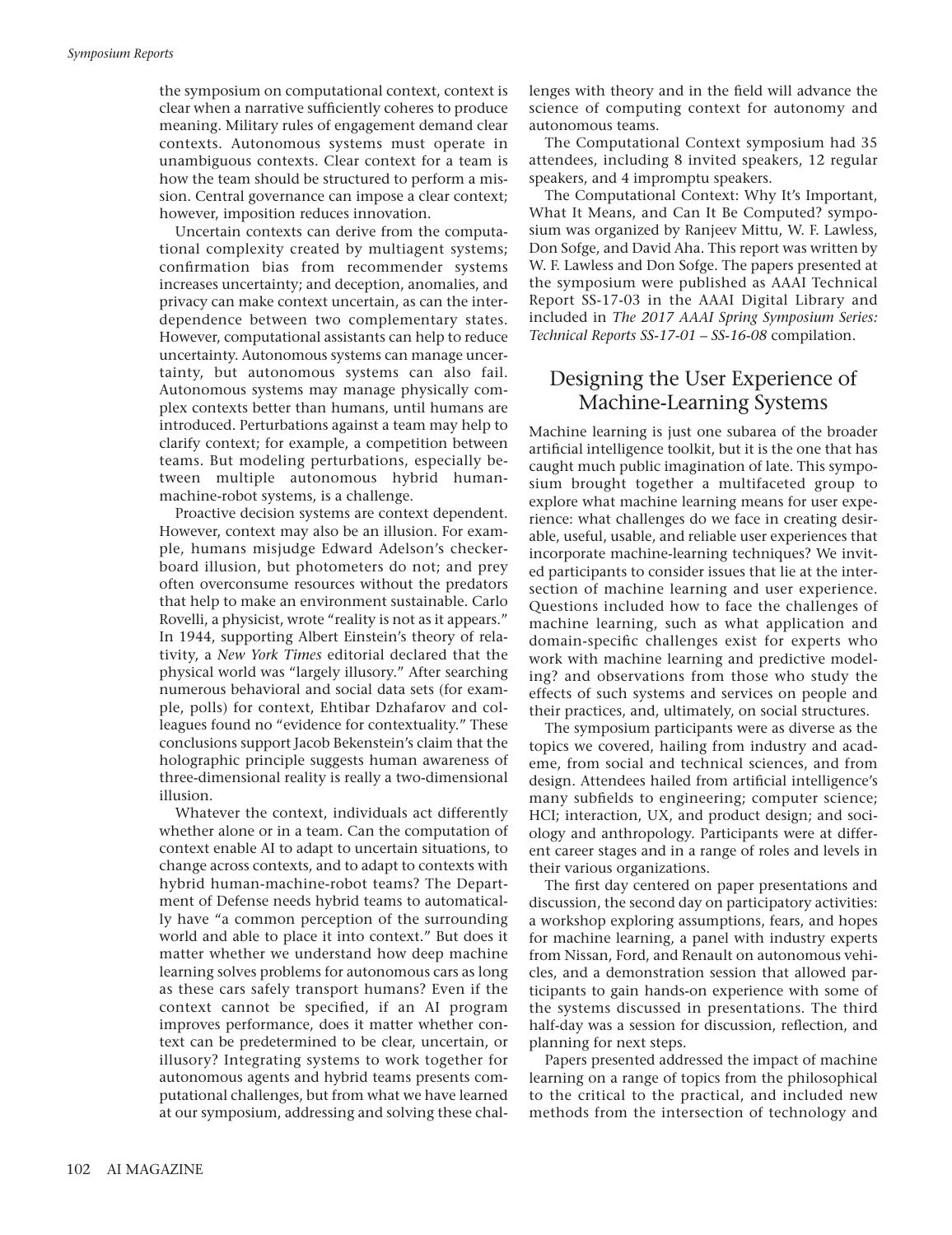design; the transformation of fashion recommendation systems; identifying key needs of experts who use machine learning; explorations into the psychology of end-user experiences with systems that use (or don't use) machine ; and issues of privacy.

Themes and topics included communication and collaboration; automation, agency, and control; and bias, trust, and power.

We addressed how to develop tools that support communication and collaboration between system, interaction, product, and service designers. How might we support a more productive dialog between those who apply machine-learning techniques, and those who understand the implications of the choices that developers and designers make in the design of these systems? We looked at getting beyond the black box — enabling better experiments in model training, and in tending and pruning data.

Reciprocal knowledge sharing will move both areas forward and will enable us to create more trusted and trustworthy user experiences. Bringing relevant and inclusive case studies that reflect a range of diverse use cases is one way for better formulation of design opportunities.

Spurred in part by the panel on autonomous vehicles, we discussed the difficulty of designing for complex ecosystems that are multidevice, multiservice, and interconnected — or sometimes disconnected? They all utilize their own forms of learning and predictive modeling, making for considerable design and user experience complexity, and need to work between technical, physical, and social layers.

We also tackled more philosophical and political issues. On the second day of the symposium, we discussed system transparency, with a call for clear provenance models that make explicit the potential biases in machine-learning data sets, sources, and interactions. The basic call was always to provide multiple points of view to mitigate issues to do with bias, and to make bias an explicit topic of investigation itself.

Trust and power were key issues closing the symposium. What dialogue should systems have with their users, and what does it mean for systems to be personable, to have character, and to be socially responsible? The symposium ended with a pledge to craft a summary monograph that will be published to augment the publications in the AAAI 2017 Spring Symposium Technical Report.

The Designing the User Experience of Machine Learning Systems symposium was organized by Mike Kuniavsky, Elizabeth Churchill, and Molly Wright Steenson. This report was written by Elizabeth Churchill and Molly Wright Steenson. The papers presented at the symposium were published as AAAI Technical Report SS-17-04 in the AAAI Digital Library and included in *The 2017 AAAI Spring Symposium Series: Technical Reports SS-17-01 – SS-16-08* compilation.

## Interactive Multisensory Object Perception for Embodied Agents

Learning to perceive and reason about objects in terms of multiple sensory modalities remains a long standing challenge in robotics. Evidence from the fields of psychology and cognitive science has demonstrated that humans rely on multiple sensory modalities (for example, audio, haptics, tactile) in a broad variety of contexts ranging from language learning to learning manipulation skills. Nevertheless, most object representations used by robots today rely solely on visual input due to the difficulty of robotic interaction. Relying on visual input does not allow robots to learn or reason about nonvisual object properties (weight, texture). The goal of the symposium was to investigate how multisensory object representations can be learned and used by robots through interaction with their environment.

The symposium brought together researchers from a variety of different fields: machine learning, developmental and cognitive robotics, assistive robotics, robotic manipulation and control, and neuroscience. The papers accepted to the symposium spanned a diverse set of problems and domains in which robots interact with the environment and utilize visual and nonvisual object representations. The research showed that multisensory perception can allow robots to learn a variety of skills and tasks and that such perception can complement computer vision techniques in situations where vision alone is insufficient.

Several speakers gave invited talks. Alexander Stoytchev discussed how exploratory behaviors coupled with multisensory perception enable autonomous mental development in robots. Byron Boots presented machine-learning models for state estimation and filtering in high-dimensional spaces. Charlie Kemp highlighted the practical benefits of multisensory perception in the domain of assistive robotics. Oliver Brock proposed a design pattern for using multimodal perception in the context of learning manipulation skills. Katherine Kuchenbecker presented methods that enabled robots to learn haptic properties of objects. Jivko Sinapov highlighted the importance of using multisensory perception when teaching robots language. The symposium also featured two talks, from neuroscientists Allison Yamanashi Leib and Moqian Tian.

The symposium attendees came together and addressed the major question of how do we collect large data sets from robots exploring the world with multisensory inputs and what algorithms can we use to learn and act with this data? This question was broken down into three main themes: (1) representations of multimodal robot knowledge; (2) learning for robot perception; and (3) the benefits of multisensory information and how to collect and share data within the community. Specific challenges within these topics include issues such as different sensors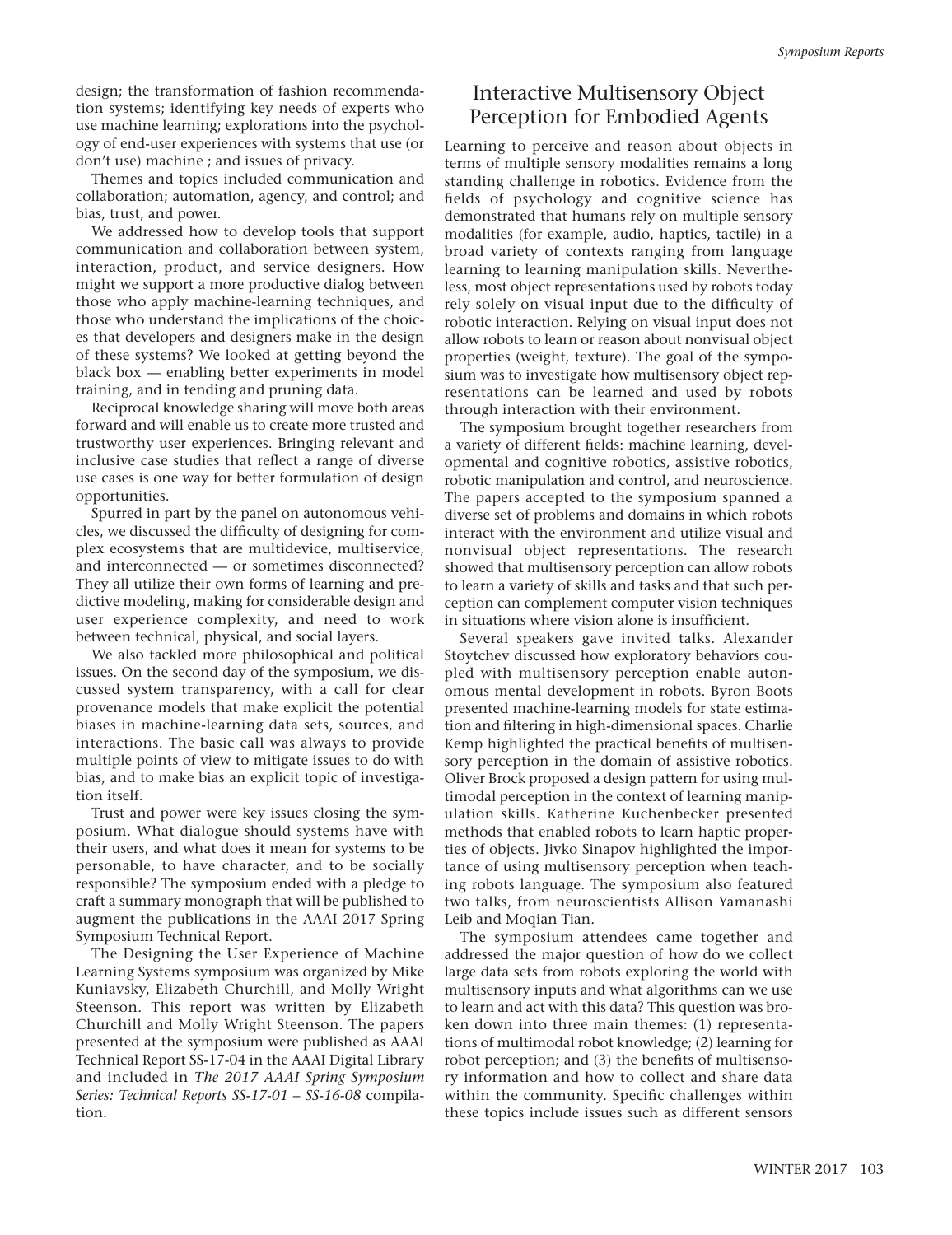producing data at different sampling rates and different resolutions. Also, data produced by a robot acting in the world is typically not independently and identically distributed (a common assumption of machine-learning algorithms). Furthermore, hosting and sharing hardware and software for robot interactive systems often stopped within the cycle of a single PhD student.

We identified several action items to address these challenges and highlight the importance of multisensory robot learning in the robotics community. First, to unify the work in multisensory robot learning, the attendees agreed on selecting a single keyword *interactive multimodal perception,* which we plan to add to several major robotics venues. Second, we plan on hosting future workshops on interactive multimodal perception to strengthen the community of researchers pursuing this work. Third, we plan on creating a new technical committee within the robotics organization and utilize those resources to build a website and mailing list for researchers to share and disseminate their tools, data, and research. Finally, we are proposing a special journal issue on interactive multimodal perception where we hope extended versions of the symposium submissions will be submitted and published.

The Interactive Multisensory Object Perception for Embodied Agents symposium was organized by Vivian Chu, Jivko Sinapov, Jeannette Bohg, Sonia Chernova, and Andrea L. Thomaz. This report was written by Vivian Chu, Jivko Sinapov, and Jeannette Bohg. The papers presented at the symposium were published as AAAI Technical Report SS-17-05 in the AAAI Digital Library and included in *The 2017 AAAI Spring Symposium Series: Technical Reports SS-17-01 – SS-16-08* compilation.

#### Learning from Observation of Humans

The goal of the Learning from Observation of Humans AAAI symposium was to advance the state of the art in learning from observation and related disciplines by bringing together researchers from a broad set of backgrounds and establishing bridges between the different communities working in these problems.

Learning from observation, also known as learning from demonstration, imitation learning, or behavioral cloning, and related to programming by demonstration and apprenticeship learning, studies how computers can learn to perform complex tasks by observing and thereafter imitating the performance of a (human) actor. Learning from observation offers the promise of allowing machines to learn how to perform complex behaviors that would be difficult to program manually (such as driving vehicles, robotic motion, or playing video games). For example, modern training, education, and entertainment applications make extensive use of virtual agents, which must display complex intelligent behaviors. Driving simulations, for example, require vehicles moving realistically; simulated military training environments require friendly and unfriendly forces to present realistic and intelligent tactical behaviors; and computer games require artificial characters that display believable behaviors to heighten immersiveness of the games. Handcrafting those behaviors requires a significant amount of resources and can be highly error prone, thus being practical only for small and welldefined behaviors. Learning from observation offers a promising alternative. After several decades of research, however, there are still a significant number of open research problems in learning from observation, including algorithmic challenges. One example is designing learning algorithms that do not make the independent and identically distributed assumption that is common in supervised learning, which is violated in most learning from observation settings. Other such examples include how to assess the resulting performance of agents that learned from observation.

The symposium brought together researchers from a variety of subfields of artificial intelligence, including learning algorithms; perception and action (mapping human actions to agent actions, vision, control); demonstration techniques; human-computer and human-robot interaction issues related to learning from observation, or learning from humans; interactive learning from humans; evaluation methodologies (behavior similarity, performance measures); and autonomous driving.

Michael Floyd was the plenary speaker at the symposium. He spoke about a framework to represent the common processes in learning from observation, with the goal of designing a general-purpose learning agent. Floyd also presented a paper, where he discussed a preliminary study about using deep learning to automate feature modeling in learning from observation. His presentation was based on a paper coauthored with J. T. Turner and David W. Aha. Alex Lascarides and Mihai Sorin Dobre described in their talk a supervised approach for learning policies in a highly complex game from small amounts of human data consisting of state-action pairs. Santiago Ontañón then presented a paper that focused on modeling and predicting human driving behavior, with the longterm goal of anticipating the behavior of the driver before dangerous situations occur. He formulated this problem as a learning from demonstration problem, and showed how standard supervised learning methods do not perform well in this task. Brandon Packard's presentation focused on learning from demonstration, and in particular, on the problem of active learning from demonstration in settings where the amount of data that can be acquired from the demonstrator is limited. A paper presented by José L. Montaña focused on cloning recognition problems in learning from observation. He discussed two experi-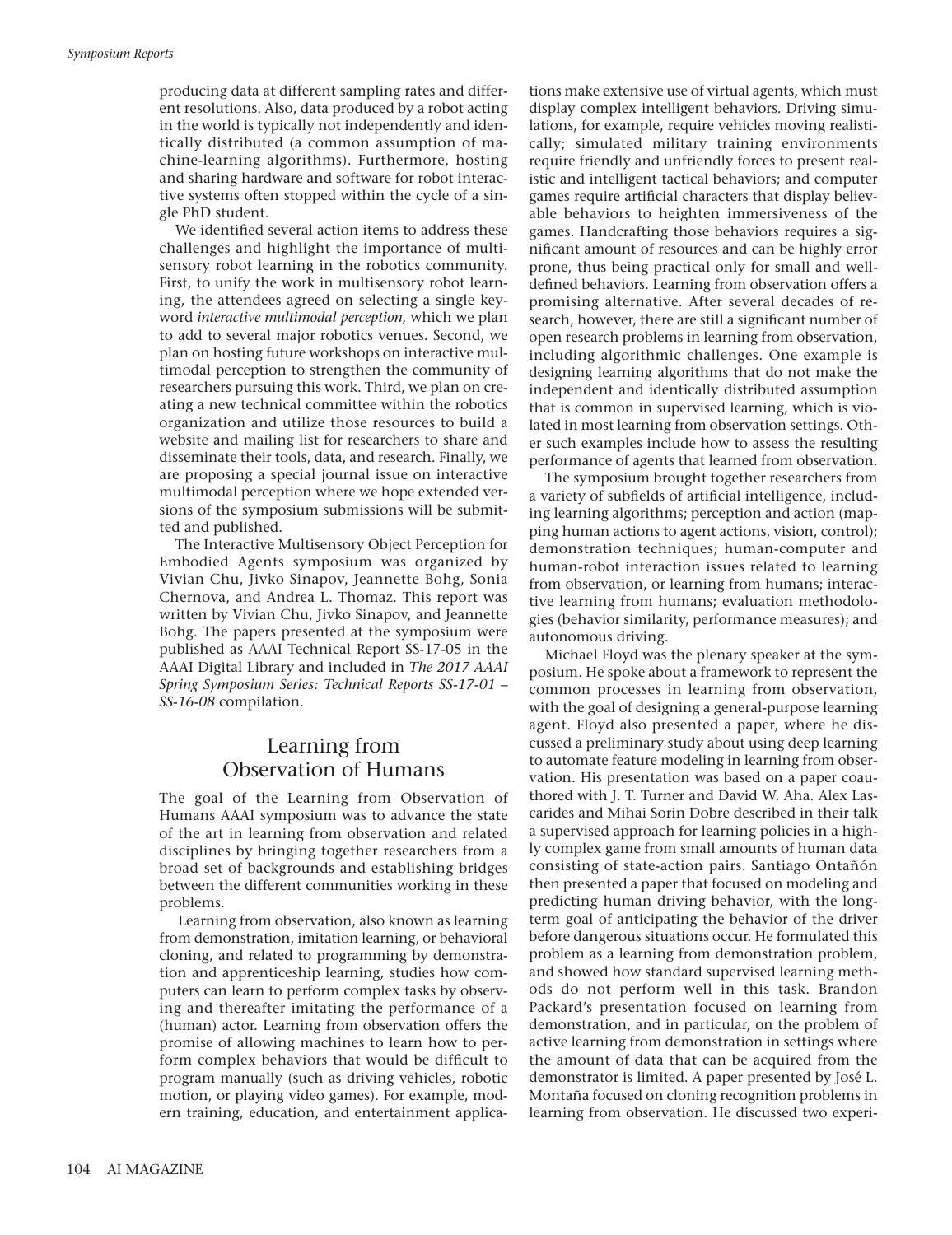mental case studies. The first concerned discrete domains and the second the role of neural networks in autonomous driving. Finally, Amrik Sacha, Elapata Gunaratne, Babak Esfandiari, and Caleb Chan proposed a generic modular framework using multiple learning methods that will enable testing learning from observation in multiple domains. The framework compared an extension on case-based reasoning, called temporal backtracking with probabilistic graphical model–based learning methods, such as Bayesian networks, input-output hidden Markov models, dynamic Bayesian networks, neural networks, and time-windowed Bayesian networks.

At the end of the session the symposium participants held a discussion about several questions related to learning from observation, present and future issues, including the creation of a data set repository for learning from demonstration, which is currently being set up by the symposium organizers, with the goal of helping comparative studies in the field.

The Learning from Observation of Humans symposium was organized by Santiago Ontañón, Avelino J. González, and José L. Montaña. This report was written by Santiago Ontañón, Avelino J. González, and José L. Montaña. The papers presented at the symposium were published as AAAI Technical Report SS-17-06 in the AAAI Digital Library and included in *The 2017 AAAI Spring Symposium Series: Technical Reports SS-17-01 – SS-16-08* compilation.

### Science of Intelligence: Computational Principles of Natural and Artificial Intelligence

The motto of the AAAI Symposium on Science of Intelligence: Computational Principles of Natural and Artificial Intelligence was understanding intelligence through algorithms. Most of the discussions were around the most successful pattern recognition algorithms — deep neural networks — which remain indecipherable.

These are the times of record-breaking results of deep neural networks in recognizing objects, playing board and video games, and making unprecedented progress in modeling the sensory cortex. Yet, currently there is no theory that can predict the performance of deep neural networks based on theoretical deduction, before testing them. Deep neural networks are the awakening of Kant's dogmatic dream in the times of big data. "Is this the end of the theory?" asked participant David Donoho (Stanford University) in the symposium.

The symposium brought together about 80 experts and pioneers in the fields of artificial intelligence, cognitive science, and computational neuroscience. There were 17 keynote talks and 29 posters presented, in which two leitmotivs mixed with each other: algorithms (1) to reproduce the computations done in the brain and (2) to create new forms of artificial intelli-

gence. These two are synthesized in the emerging field called science of intelligence, which is dedicated to developing a computational understanding of intelligence — both natural and artificial — and to establishing an engineering practice based on that understanding.

"Intelligence is much more than pattern recognition" pointed out Pat Langley (Institute for the Study of Learning and Expertise), in view of the recent success of deep neural networks. In his talk, Langley depicted the vintage aspirations of symbolic representations and cognitive systems. In fact, this school of thought led to recent spectacular progress on understanding and reproducing high-level human cognitive abilities, without using deep neural networks and neuroscience.

Further, the success of deep neural networks poses a philosophical puzzle. The lack of explanations for the mechanisms of deep neural networks contrasts with the tremendous progress of these algorithms in modeling the brain and advancing artificial intelligence. "We are using a model that we do not understand, to explain something we do not understand, the brain," noted Tomaso Poggio (Massachusetts Institute of Technology and the Center for Brains, Minds, and Machines) during the plenary session. May this be the rebellion of the algorithms?

A promising old idea to resolve the puzzle came to the surface. The idea is to build scientific theories using hypothesis testing — from empirical observations of artificial intelligence algorithms. This view sees algorithms as an alien intelligence, and shifts the human-centered focus of intelligence to the algorithms — a Copernican turn.

The Science of Intelligence: Computational Principles of Natural and Artificial Intelligence symposium was organized by Gemma Roig and Xavier Boix. This report was written by Xavier Boix. The papers presented at the symposium were published as AAAI Technical Report SS-17-07 in the AAAI Digital Library and included in *The 2017 AAAI Spring Symposium Series: Technical Reports SS-17-01 – SS-16-08* compilation.

## Well-Being AI: From Machine Learning to Subjectivity-Oriented Computing

Well-being AI is an information technology that aims to promote psychological well-being (that is, happiness) and maximize human potential. Well-being AI provides a way to understand how our digital experience affects our emotions and our quality of life and how to design a better well-being system that puts humans at the center.

Recently, deep learning and other advanced machine-learning technologies have revolutionized computer vision, speech recognition, and natural language processing. Despite these advances, applying these AI revolutions to human health and wellness